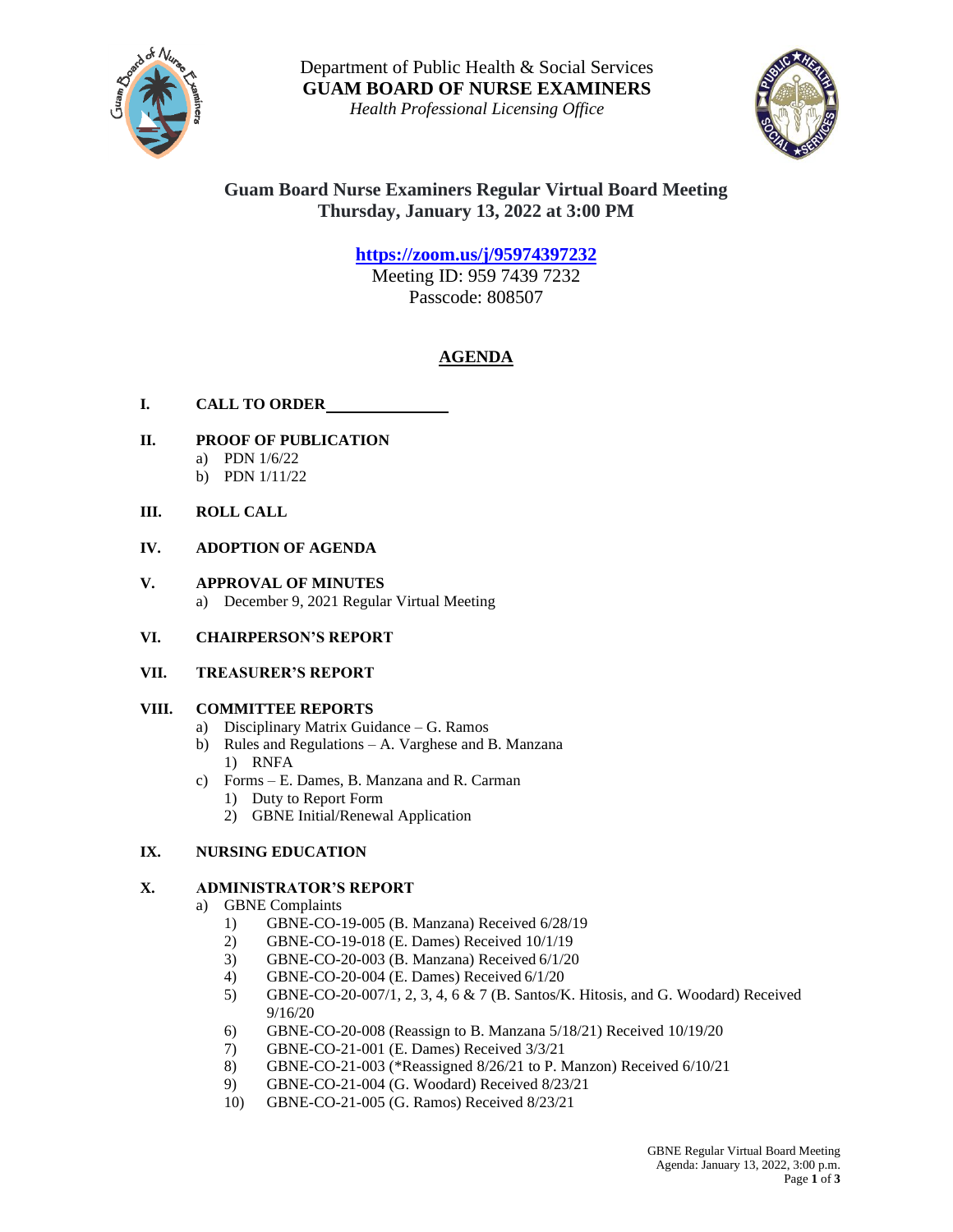- 11) GBNE-CO-21-006 (P. Manzon) Received 9/13/21
- 12) GBNE-CO-21-007 (B. Manzana) Received 12/21/21 (new)

#### **XI. OLD BUSINESS**

a) GMTC CNA Graduate, Howard Redila

#### **XII. NEW BUSINESS**

- a) GBNE Resolution #2020-02 Amendment
- b) TEMPORARY WORK PERMIT APPLICATIONS
	- 1) Jocson, Desiree ETWP #21R180 Eff 12/3/21
	- 2) Jewell, Logan J. ETWP #21R181 Eff 12/3/21
	- 3) Morris, Jami L. ETWP #21R182 Eff 12/3/21
	- 4) Ballesteros, Catherine R. ETWP #21R183 Eff 12/6/21
	- 5) Dobek, Monika A. ETWP #21R184 Eff 12/31/21
	- 6) Torrez, Thomas J. ETWP #21R185 Eff 12/31/21
	- 7) Lee, Ina ETWP #21R186 Eff 12/9/21
	- 8) Callo, Roger G. ETWP #21R187 Eff 12/14/21
	- 9) Hauschild, Paul C. ETWP #21R188 Eff 12/15/21
	- 10) Medrano, Randolph ETWP #21R189 Eff 12/16/21
	- 11) Tambora, Leah ETWP #21R190 Eff 12/22/21
	- 12) Forrester, Katrina A. ETWP #21R191 Eff 12/22/21
	- 13) Pierce, Deborah S. ETWP #21R192 Eff 12/28/21
	- 14) Carter, Kayla ETWP #21R193 Eff 12/28/21
	- 15) Gay, Margarita ETWP #21R194 Eff 12/31/21
	- 16) Gold, Connie ETWP #22R195 Eff 1/3/22
	- 17) Manibusan, Joycelyn P. ETWP #21NA30 Eff 12/6/21
	- 18) Gumataotao, Ariel Jem C. ETWP #21NA31 Eff 12/10/21
	- 19) Bayuga, Divine ETWP #21NA32 Eff 12/15/21
	- 20) Endsley, Lynelle ETWP #21NP10 Eff 12/29/21

#### c) EXAMINATION APPLICATIONS

- 1) Etse, Michelle H. CNA
- 2) Gogue, Jessica Nicole T. CNA
- $3)$  Lee, Edwin CNA
- 4) Lu, Clariza M. CNA
- 5) Martin, Kneen K. CNA
- 6) Mendiola, Ashley T. CNA
- 7) Mendiola, Keiko U. CNA
- 8) Nika, Vanessa CNA
- 9) Pahang, Gloria M. LPN
- 10) Pahang, Gloria M. RN
- 11) Palomo, Elaina R. CNA
- 12) Patacsil, Raphael Paolo G. CN
- 13) Sampayan, Jarvis Bernie M. RN
- 14) Sanchez, Janice Anne G. CNA
- 15) Suerte, Ma C. CNA
- 16) Templanza, Mary Con G. RN
- 17) Tudela, Cecilia Ann T. CNA
- 18) Viray, Roi Ivan T. RN
- 19) Whiting, Mechelle T. CNA
- 20) Yoshida, Vinisha Margarita T. CNA
- 21) Zorris, Grace CNA

#### d) ENDORSEMENT APPLICATIONS

- 1) Fredeluces, Emily C. RN
- 2) Gregory, Linda S. RN
- 3) Hardin, Amie RN